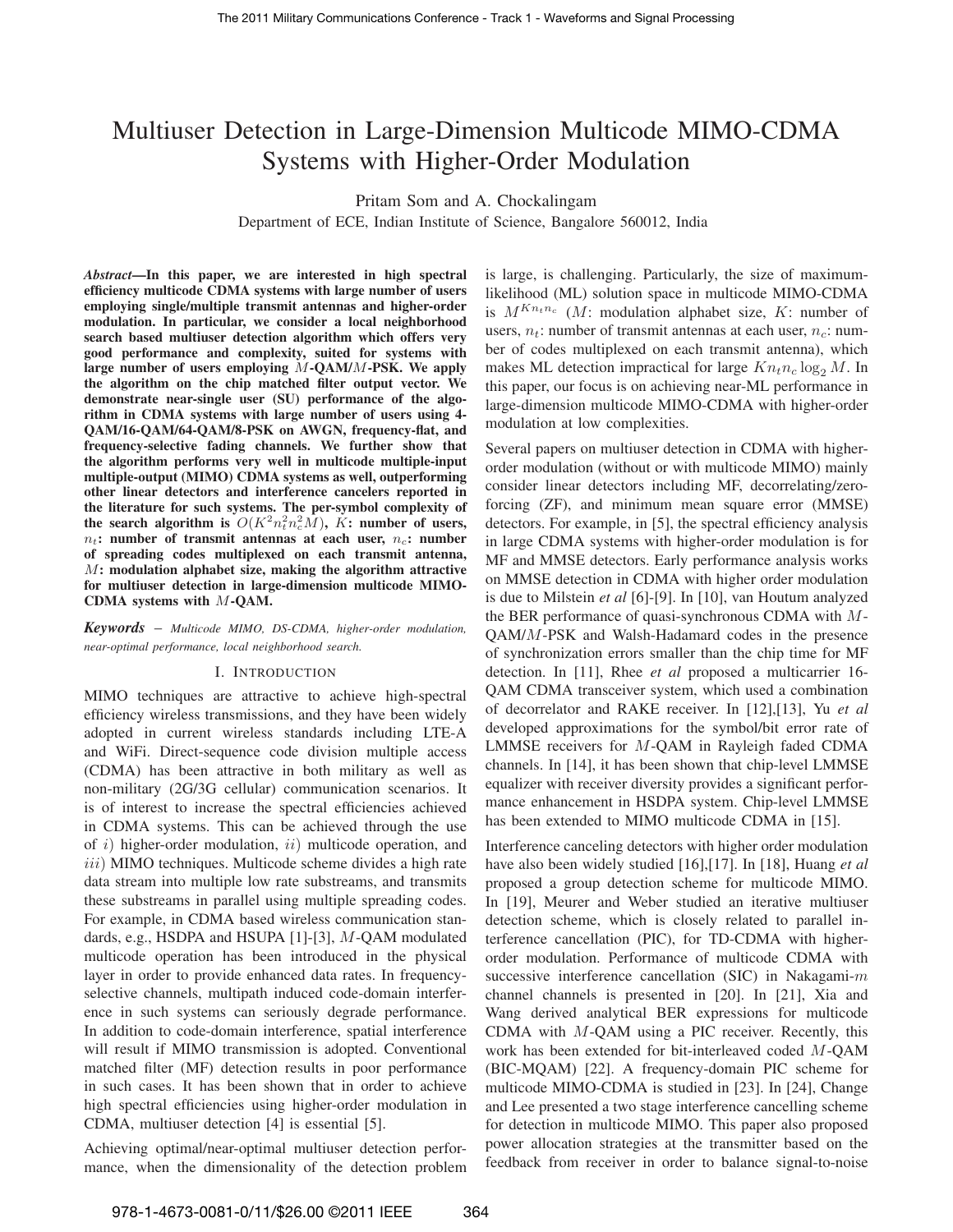ratio in all substreams of data, and thereby improving the performance further. In [25], receivers that cancel codedomain and space-domain interferences in multicode MIMO in adhoc network settings are presented. In [26], Yang *et al* showed that with usage of LCZ and ZCZ sequences as spreading codes the BER performance of SIC schemes in multicode schemes can be improved significantly.

Higher-order QAM detection in CDMA using other techniques including semi-definite programming (SDP) have been studied [27]. However, most of the above mentioned detectors either scale well in complexity but perform poorly (e.g., MF, ZF, MMSE), or perform well but do not scale well in complexity (e.g., interference cancelers), making them inadequate for use in communication systems with *large dimensions*. Achieving high spectral efficiencies needs signaling to be done in large dimensions (e.g., in hundreds), i.e., large K,  $n_t$ ,  $n_c$ , M in multicode MIMO-CDMA. Recently, algorithms rooted in artificial intelligence/machine learning have been shown to be attractive to achieve near-optimal performance in communication problems in large dimensions [28]-[32].

In this paper, we consider a low complexity algorithm based on local neighborhood search for multiuser detection in multicode MIMO-CDMA systems using M-QAM/M-PSK, and demonstrate its near-optimal performance in large (hundreds of) dimensions. The algorithm starts from an initial solution vector, which can be the output from any known lowcomplexity detector such as ZF, MMSE detectors. This initial solution is refined (in terms of ML cost) through an iterative low-complexity search in the neighborhood to get the final solution vector. We apply the algorithm on the chip-matched filter output vector in multicode MIMO-CDMA. Simulation results for 16-QAM/64-QAM/8-PSK show that the algorithm achieves near-single user BER performance in multiuser multicode MIMO CDMA. The per-symbol complexity of the algorithm is  $O(K^2 n_t^2 n_c^2 M)$ . A key advantage is that the algorithm offers both scalability to large dimensions as well as near-optimal performance in large dimensions.

## II. SYSTEM MODEL

We consider K-user DS-CDMA on the uplink. Without loss of generality, we consider synchronous CDMA where each user employs  $n_t$  transmit antennas and multiplexes  $n_c$ substreams of data in the code domain using  $n_c$  spreading codes on each transmit antenna with  $N$  chips per symbol. The base station (BS) receives the signal using  $n_r$  receive antennas. Figure 1 shows the system model considered.

Let  $x_k$  denote the kth user's transmit data symbol vector of size  $n_t n_c \times 1$ , which is given by

$$
\mathbf{x}_k = \left[ \mathbf{x}_{k,1}^T, \mathbf{x}_{k,2}^T, \cdots, \mathbf{x}_{k,n_t}^T \right]^T, \tag{1}
$$

where  $x_{k,j}$  is the sub-vector of size  $n_c \times 1$  on jth antenna of kth user, given by

$$
\mathbf{x}_{k,j} = [x_{k,j,1}, x_{k,j,2}, \cdots, x_{k,j,n_c}]^T, \tag{2}
$$

where  $x_{k,j,i} \in A$  is the complex data symbol mounted on *i*th code on *j*th antenna of  $k$ th user, and  $A$  is the modulation alphabet (e.g., M-QAM/M-PSK). Stacking the transmit vectors from all the K users, the overall  $Kn_t n_c \times 1$ sized transmit vector is given by

$$
\mathbf{x} = \left[ \mathbf{x}_1^T, \mathbf{x}_2^T, \cdots, \mathbf{x}_K^T \right]^T.
$$
 (3)

The spreading waveform on kth user's ith code, denoted by  $c_{k,i}(t)$ , is given by

$$
c_{k,i}(t) = \sum_{n=0}^{N-1} c_{k,i}^n \phi(t - nT_c), \quad k = 1, \cdots, K,
$$
 (4)

where  $T_c$  is one chip duration,  $c_{k,i}^n \in {\{\pm 1\}}$  is the *n*th chip of kth user's *i*th code,  $\phi(t)$  is the chip waveform, which is assumed to be rectangular, i.e., unity for  $0 \le t \le T_c$  and zero otherwise,  $N = T_s/T_c$  is the processing gain, and  $T_s$  is one data symbol duration. There are  $n_c$  different spreading codes assigned to each user. So there are a total of  $Kn_c$  different spreading codes. Each user reuses its assigned codes on all its  $n_t$  transmit antennas. The *i*th code sequence of *k*th user, denoted by  $c_{k,i}$ , is given by

$$
\mathbf{c}_{k,i} = \left[c_{k,i}^0, c_{k,i}^1, \cdots, c_{k,i}^{N-1}\right]^T.
$$
 (5)

Putting all  $n_c$  codes on jth antenna of user k in a  $N \times n_c$ matrix form, we write

$$
\mathbf{C}_{k,j} = [\mathbf{c}_{k,1}, \mathbf{c}_{k,2}, \cdots, \mathbf{c}_{k,n_c}].
$$
 (6)

Because of code reuse, same codes are used in all transmit antennas in a given user. We therefore write kth user's full code matrix of size  $N \times n_t n_c$  as

$$
\mathbf{C}_k = [\mathbf{C}_{k,j}, \mathbf{C}_{k,j}, \cdots n_t \text{ times}]. \tag{7}
$$

Putting the code matrices of all users together, the overall system code matrix C of size  $N \times Kn_t n_c$  is written as

$$
\mathbf{C} = [\mathbf{C}_1, \mathbf{C}_2, \cdots, \mathbf{C}_K].
$$
 (8)

So, the overall input to the channel in  $N$  chip intervals is given by  $Cx$ , where nth row denotes the transmit vector at the nth chip interval.

Consider frequency-selective fading channel model, where multiple resolvable paths exist between each user and the BS. Without loss of generality, let  $L$  denote the number of resolvable paths between any pair of transmit and receive antennas. Let  $h_{k,p,j}^l \sim \mathcal{CN}(0,\Omega_l)$  denote the complex channel gain on the lth path between jth transmit antenna of kth user and the pth receive antenna at the BS. We assume that the channel coefficients remain constant over one symbol duration. Exponential power-delay profile with

$$
\Omega_l = \mathbb{E}[|h_{k,p,j}^l|^2] = \Omega_0 e^{-\beta l}, \quad l = 0, \cdots, L - 1,
$$
 (9)

is assumed, where  $\beta$  is the rate of exponential decay of average path power. It is also assumed that the delay spread is small compared to the symbol duration (i.e.,  $L \ll N$ ), so that there is inter-chip interference but no inter-symbol interference. The received sample at *th chip of*  $*p*$ *th receive* antenna is

$$
y_p(n) = \sum_{k=1}^{K} \sum_{l=0}^{L-1} \sum_{j=1}^{n_t} \sum_{i=1}^{n_c} h^l_{k, p, j} c^{n, l}_{k, i} x_{k, j, i} + w_p(n) \qquad (10)
$$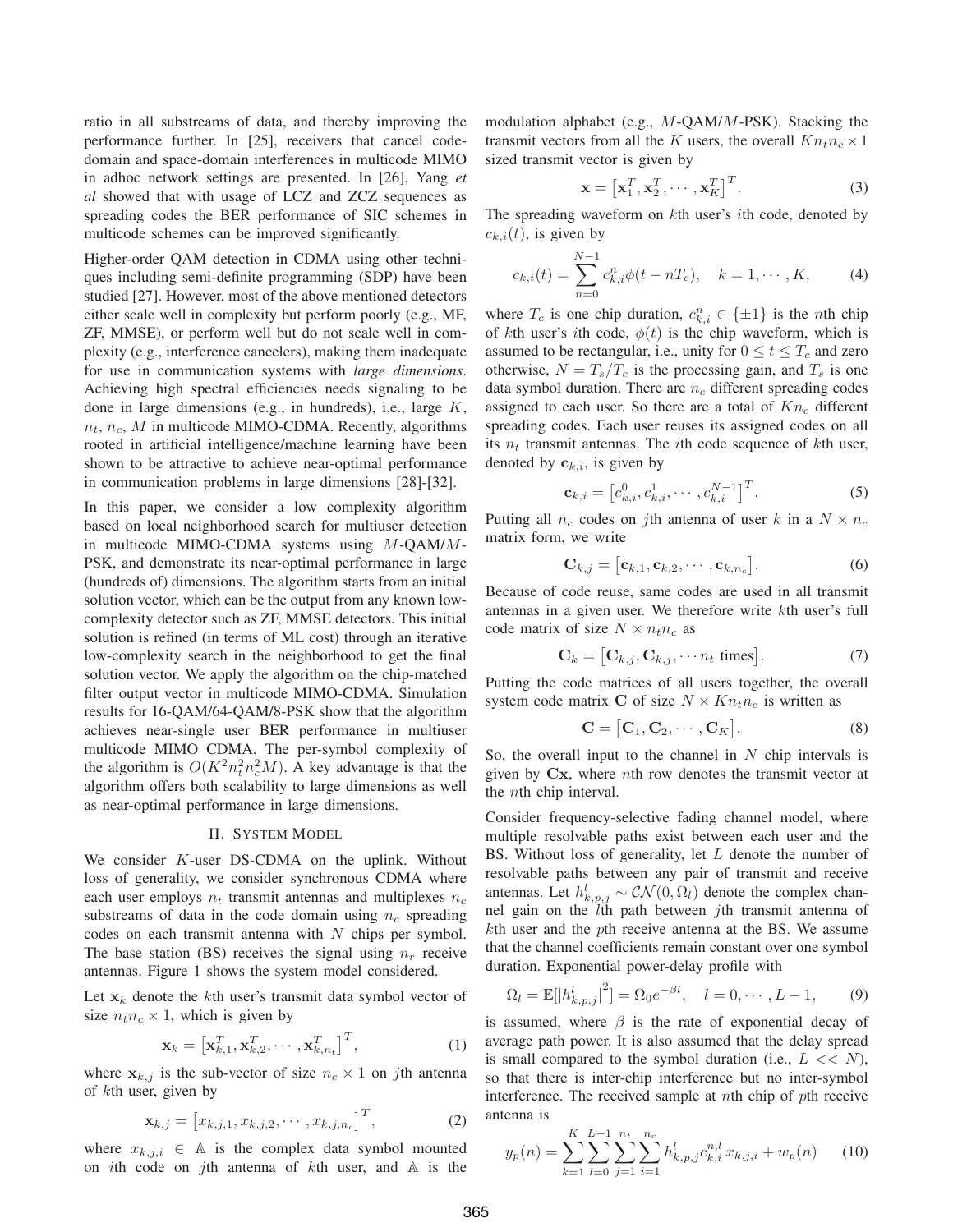

Fig. 1. Multicode MIMO-CDMA System Model.

where  $c_{k,i}^{n,l}$  $\sum_{k,i}^{n,t}$  is the *n*th entry of the *l* chip delayed code sequence vector  $\frac{l}{k,i}$  =  $[0, 0, \dots, l \text{ times}, c^0_{k,i}, c^1_{k,i}, \dots, c^{N-l-1}_{k,i}]^T$ , and  $w_p(n)$  is the complex Gaussian noise sample with zero mean and variance  $\sigma^2$ . Note that  $\mathbf{c}_{k,i}^0$  in the above is the same as  $\mathbf{c}_{k,i}$ defined in (5).

We want to develop a linear vector channel model comprising the received samples for receiver processing at the BS. Let us take the  $N \times 1$  received vector at pth rx antenna  $y_p$  as

$$
\mathbf{y}_p = [y_p(0), y_p(1), \cdots, y_p(N-1)]^T, \tag{11}
$$

and the overall  $n_rN \times 1$  received vector over all receive antennas as

$$
\mathbf{y} = \left[\mathbf{y}_1^T, \mathbf{y}_2^T, \cdots, \mathbf{y}_{n_r}^T\right]^T. \tag{12}
$$

We proceed to determine the equivalent code matrix (S) and channel matrix  $(H)$  at the receiver side, such that the linear vector channel equation with transmit vector x can be written in the form

$$
y = SHx + w,\t(13)
$$

where **w** is  $n_r N \times 1$  noise vector, given by

$$
\mathbf{w} = \left[\mathbf{w}_1^T, \mathbf{w}_2^T, \cdots, \mathbf{w}_{n_r}^T\right]^T, \tag{14}
$$

where  $w_p$  is the noise vector at the pth rx antenna, given by

$$
\mathbf{w}_p = [w_p(0), w_p(1), \cdots, w_p(N-1)]^T.
$$
 (15)

Let  $h_{k,p,j}$  denote the  $L \times 1$  multipath channel coefficient vector corresponding to kth user's jth transmit and BS's pth receive antennas, which is given by

$$
\mathbf{h}_{k,p,j} = \left[h_{k,p,j}^0, h_{k,p,j}^1, \cdots, h_{k,p,j}^{L-1}\right].\tag{16}
$$

Since the fades remain same for all the  $n_c$  codes for a given tx-rx antenna pair, we define a  $n_c L \times n_c$  channel matrix

$$
\mathbf{H}_{k,p,j} = diag\{\mathbf{h}_{k,p,j}, \mathbf{h}_{k,p,j}, \cdots n_c \text{ times}\}.
$$
 (17)

Putting together the above matrices for all  $n_t$  transmit antennas from user k to receive antenna p, define the  $n_t n_c L \times n_t n_c$ channel matrix

$$
\mathbf{H}_{k,p} = diag\{\mathbf{H}_{k,p,1}, \mathbf{H}_{k,p,2}, \cdots, \mathbf{H}_{k,p,n_t}\}.
$$
 (18)

Likewise, the channel matrix of size  $Kn_t n_c L \times Kn_t n_c$  at the pth rx antenna from all the  $K$  users can be written as

$$
\mathbf{H}_p = diag\{\mathbf{H}_{1,p}, \mathbf{H}_{2,p}, \cdots, \mathbf{H}_{K,p}\}.
$$
 (19)

The overall channel matrix between all the users and the BS receiver is of size  $n_rKn_tn_cL \times Kn_tn_c$ , and is given by

$$
\mathbf{H} = \left[\mathbf{H}_1^T, \mathbf{H}_2^T, \cdots, \mathbf{H}_{n_r}^T\right]^T.
$$
 (20)

The receiver side code matrix S becomes different from transmit side code matrix C because of the fact that at the receiver side additional effect of multipath channel gains on the transmit symbols have to be considered. The data stream corresponding to *i*th code on *j*th transmit antenna of user  $k(\mathbf{c}_{k,i})$  is received at the pth receive antenna through L resolvable paths. Combining the delayed code sequences corresponding to  $L$  paths, we write the  $N \times L$  matrix

$$
\mathbf{S}_{p,k,j,i} = \left[\mathbf{c}_{k,i}^0, \mathbf{c}_{k,i}^1, \cdots, \mathbf{c}_{k,i}^{L-1}\right].
$$
 (21)

Putting together the code matrices corresponding to all  $n_c$ codes on jth tx antenna of user k, we write  $N \times n_c L$  matrix

$$
\mathbf{S}_{p,k,j} = \left[\mathbf{S}_{p,k,j,1}, \mathbf{S}_{p,k,j,2}, \cdots, \mathbf{S}_{p,k,j,n_c}\right].\tag{22}
$$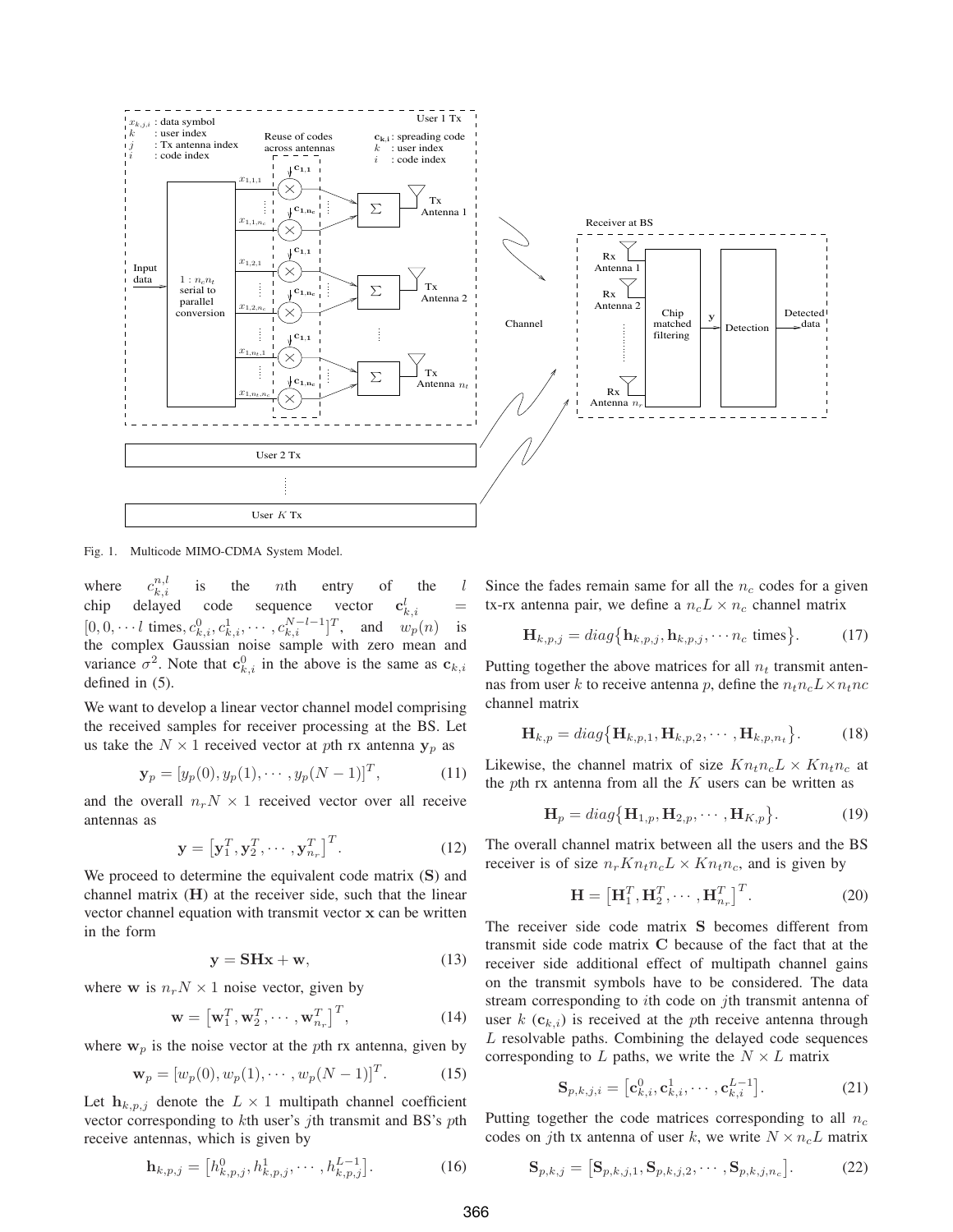The  $N \times n_t n_c L$  code matrix corresponding all transmit antennas of user k can be obtained by concatenating  $S_{p,k,j}$  $n_t$  times as codes are reused across all tx antennas, i.e.,

$$
\mathbf{S}_{p,k} = [\mathbf{S}_{p,k,j}, \mathbf{S}_{p,k,j}, \cdots n_t \text{ times}]. \tag{23}
$$

The overall code matrix of size  $N \times Kn_t n_cL$  corresponding to pth rx antenna can be obtained by combining all  $\mathbf{S}_{p,k}$ 's as

$$
\mathbf{S}_p = [\mathbf{S}_{p,1}, \mathbf{S}_{p,2}, \cdots, \mathbf{S}_{p,K}].
$$
 (24)

The code matrices across the receive antennas remain same. Therefore, the overall receiver side code matrix S of size  $n_r N \times n_r K n_t n_c L$  is given by

$$
\mathbf{S} = diag\{\mathbf{S}_p, \mathbf{S}_p, \cdots n_r \text{ times}\}.
$$
 (25)

With the above definitions of channel and code matrices H and S, we will carry out receiver processing on the linear vector channel model in (13).

## III. DETECTION ALGORITHM

Consider the complex system model (13)

$$
y = \underbrace{SH}_{\triangleq A} x + w,\tag{26}
$$

where  $\mathbf{y} \in \mathbb{C}^{d_r}$ ,  $d_r = n_r N$ ,  $\mathbf{A} \in \mathbb{C}^{d_r \times d_t}$ ,  $d_t = K n_t n_c$  $\mathbf{x} \in \mathbb{A}^{Kn_t n_c}$  and  $\mathbf{w} \in \mathbb{C}^{d_r}$ . We convert the complex system model in (26) to a real system model, given by

$$
\mathbf{y}_r = \mathbf{A}_r \mathbf{x}_r + \mathbf{w}_r, \tag{27}
$$

where, defining  $y = y_I + jy_Q$ ,  $A = A_I + jA_Q$ ,  $x =$  $\mathbf{x}_I + j\mathbf{x}_Q, \mathbf{w} = \mathbf{w}_I + j\mathbf{w}_Q,$ 

$$
\mathbf{y}_r = [\mathbf{y}_I^T \ \mathbf{y}_Q^T]^T, \quad \mathbf{A}_r = \begin{pmatrix} \mathbf{A}_I & -\mathbf{A}_Q \\ \mathbf{A}_Q & \mathbf{A}_I \end{pmatrix}, \\ \mathbf{x}_r = [\mathbf{x}_I^T \ \mathbf{x}_Q^T]^T, \quad \mathbf{w}_r = [\mathbf{w}_I^T \ \mathbf{w}_Q^T]^T, \tag{28}
$$

so that  $\mathbf{A}_r \in \mathbb{R}^{2d_r \times 2d_t}$ ,  $\mathbf{y}_r \in \mathbb{R}^{2d_r \times 1}$ ,  $\mathbf{x}_r \in \mathbb{S}^{2d_t \times 1}$ , and  $\mathbf{w}_r \in \mathbb{R}^{2d_r \times 1}$ . With this real system model, when x takes values from square M-QAM alphabet, each entry of  $x_r$  can be thought of as an element from  $\sqrt{M}$ -PAM signal set S such that,  $\mathbb{S} = \{(2m-1-\sqrt{M}) : m = 1, 2, \cdots, \sqrt{M}\}$ . Assuming channel state information to be available at the receiver, the optimal maximal likelihood (ML) solution vector,  $x_{r,ML}$ , is

$$
\mathbf{x}_{r,ML} = \mathop{\arg\min}_{\mathbf{x}_r \in \mathbb{S}^{2d_t}} \|\mathbf{y}_r - \mathbf{A}_r \mathbf{x}_r\|^2
$$
  
= 
$$
\mathop{\arg\min}_{\mathbf{x}_r \in \mathbb{S}^{2d_t}} \underbrace{\mathbf{x}_r^T \mathbf{A}_r^T \mathbf{A}_r \mathbf{x}_r - 2 \mathbf{y}_r^T \mathbf{A}_r \mathbf{x}_r}_{\psi(\mathbf{x}_r)}.
$$
 (29)

The detection problem in (29) is exponentially complex in  $d_t$ . We consider a low-complexity algorithm, termed as likelihood ascent search (LAS) algorithm [28],[29],[30]. Details of the algorithm are developed below.

The algorithm attempts to reach the global minima of the objective function in (29) an iterative fashion, starting from an initial solution vector. This initial solution vector,  $\mathbf{x}_r^{(0)}$ , can be the output of a low-complexity linear detector, e.g., MF, ZF, MMSE detectors. Let  $x_r^{(t)}$  denote the solution vector after tth iteration of the algorithm. In each iteration, the solution vector updates one of its entry such that the cost function undergoes maximum reduction. The iterative procedure terminates when none of the possible updates reduces the cost function any further. The update rule at tth iteration, assuming the symbol update happens at the  $q$ th entry of the solution vector, can be written as

$$
\mathbf{x}_r^{(t)} = \mathbf{x}_r^{(t-1)} + \theta_q^{(t)} \mathbf{e}_q,\tag{30}
$$

where  $\mathbf{e}_q$  is unit vector with its qth entry as one, and all other entries as zero, and  $\theta_q^{(t)}$  is change in the value of qth entry of  $\mathbf{x}_r^{(t-1)}$ . The task at each iteration is to find out q and  $\theta_q^{(t)}$ that minimizes the ML cost in that iteration. The change in cost function in the tth iteration is given by

$$
\Delta_q^{(t)} \stackrel{\triangle}{=} \psi(\mathbf{x}_r^{(t)}) - \psi(\mathbf{x}_r^{(t-1)}) = \theta_q^{(t)^2} \mathbf{G}_{(q,q)} - 2\theta_q^{(t)} z_q^{(t)}, \quad (31)
$$

where  $G_{(q,q)}$  is the  $(q,q)$ th entry of  $G \triangleq A_r^T A_r$ ,  $z_q^{(t)}$  is the qth entry of the  $\mathbf{z}^{(t)} \triangleq \mathbf{A}_r^T (\mathbf{y}_r - \mathbf{A}_r \mathbf{x}_r^{(t-1)})$ . If  $\Delta_q^{(t)}$ is negative for some  $q$ , then reduction of the cost function at  $t$ th iteration is possible. Let us assume that  $q$ th entry of  $\mathbf{x}_r^{(t-1)}$  has taken the value  $s_q^{(t-1)} \in \mathbb{S}$ . Then,  $\theta_q^{(t)}$  can take values only from the set  $S_q^{(t)} \equiv \{(2m-1-\sqrt{M}-s_q^{(t-1)}) :$ <br> $m=1$  $m = 1, \dots, \sqrt{M}$ , so that the qth entry of  $\mathbf{x}_r^{(t)}$  can also be an element of S. We find out the cost function difference corresponding to each possible value of  $\theta_q^{(t)} \in S_q^{(t)}$  using (31) and determine the minimum among the negative cost difference values thus obtained. Let  $\Delta_{q,min}^{(t)}$  be the minimum cost difference value for symbol update at the  $q$ th entry of  $\mathbf{x}_r^{(t-1)}$ . We compare the minimum cost difference value  $\Delta_{q,min}^{(t)}$ 's for  $q = 1, 2, \cdots, 2d_t$ , and determine the least among them. Let us call the least cost difference value thus obtained as  $\Delta_{min}^{(t)}$ , which is given by

$$
\Delta_{min}^{(t)} = \min\{\Delta_{q,min}^{(t)} : q = 1, \cdots, 2d_t\}.
$$
 (32)

Let the values of q and  $\theta_q^{(t)}$  corresponding to  $\Delta_{min}^{(t)}$  be  $q_{min}^{(t)}$ and  $\theta_{min}^{(t)}$ , respectively. The symbol update at *i*th iteration then becomes

$$
\mathbf{x}_r^{(t)} = \mathbf{x}_r^{(t-1)} + \theta_{min}^{(t)} \mathbf{e}_{q_{min}^{(t)}}.
$$
 (33)

We also observe that  $z^{(t+1)}$  can be obtained from  $z^{(t)}$  as

$$
\mathbf{z}^{(t+1)} = \mathbf{A}_r^T (\mathbf{y}_r - \mathbf{A}_r \mathbf{x}_r^{(t)})
$$
  
=  $\mathbf{A}_r^T (\mathbf{y}_r - \mathbf{A}_r \mathbf{x}_r^{(t-1)}) - \theta_{min}^{(t)} \mathbf{G} \mathbf{e}_{q_{min}^{(t)}}$   
=  $\mathbf{z}^{(t)} - \theta_{min}^{(t)} \mathbf{G} \mathbf{e}_{q_{min}^{(t)}}.$  (34)

The algorithm terminates when  $\Delta_{\mu}^{(t)} \geq 0$ ,  $\forall q \in \{1, \cdots, 2d_t\}$ and for all possible values of  $\theta_q^{(t)}$ , i.e., there is no negative cost difference, and hence further reduction of cost of the objective function is not possible. Since the search is only based on local neighborhood (i.e., 1-symbol neighborhood) rather than exhaustive search, the final solution vector from the algorithm can be a local minima. However, the performance of this simple algorithm is found to get increasingly closer to optimal performance for increasing values of  $d_t$ .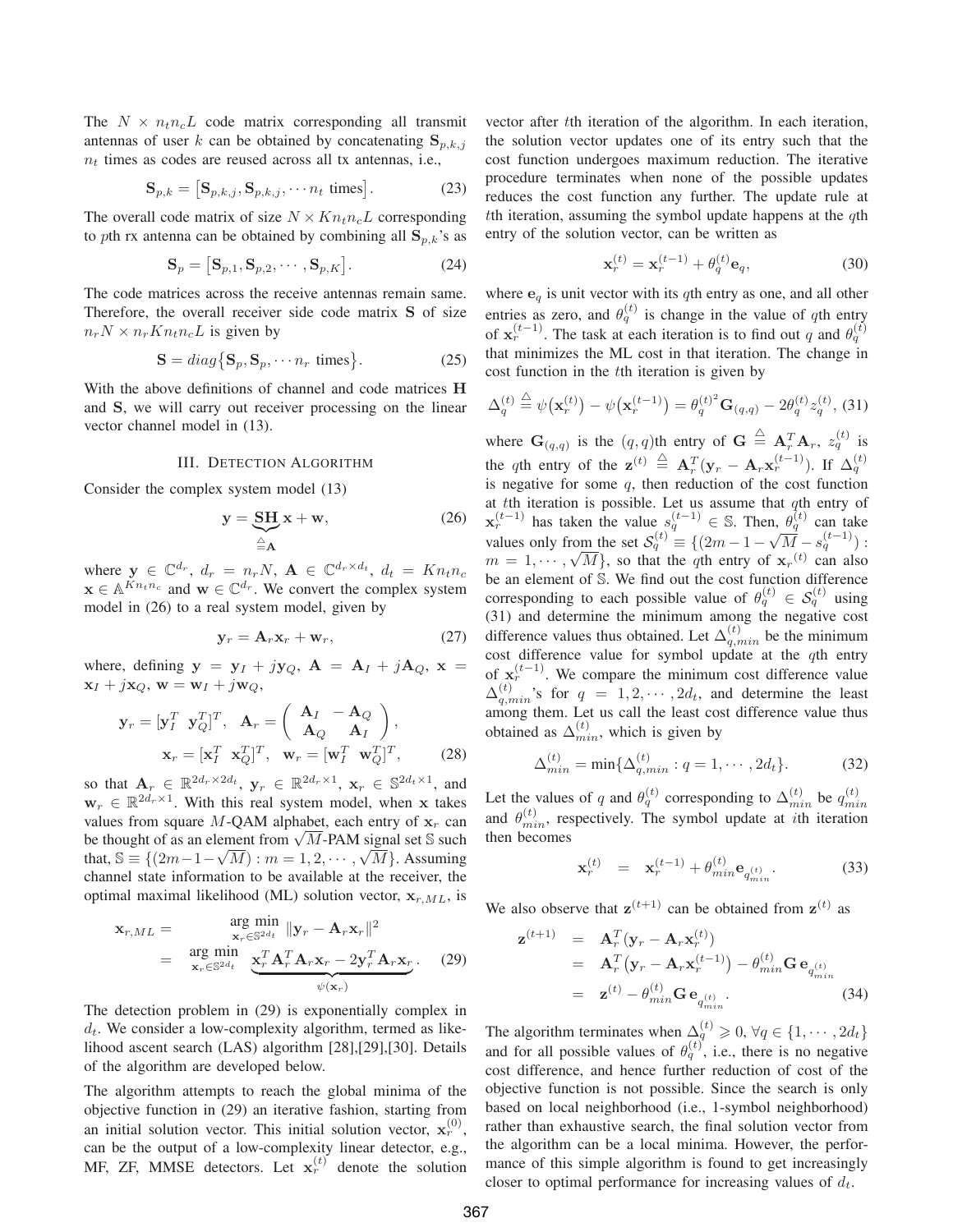## *A. Computational Complexity*

The algorithm is comprised of the following main components:  $i)$  computation of  $G$ ,  $ii)$  computation of initial solution vector  $\mathbf{x}_r^{(0)}$ , iii) computation of  $\mathbf{z}^{(1)}$ , and iv) search operations. The complexity of calculating **G** is  $O(d_t^2 d_r)$ . Computation of initial vector using ZF/MMSE involves taking inverse of a matrix of size  $d_t \times d_t$ , whose complexity is  $O(d_t^3)$ . The computation of  $\mathbf{z}^{(1)}$  comprises of two components: multiplication of G and  $x_r^{(0)}$ , and subtraction of  $A_r^T y_r$  from  $G_x^{(0)}$ . The complexity involved in this is  $O(d_t^2)$ . From simulations, the average complexity involved in one search iteration and average number of iterations required are found to be clearly sub-cubic in  $d_t$  and linear in M. So the overall complexity order is dominated by the cubic term in the MMSE matrix inversion. Combining all the above complexities, the total complexity is  $O(d_t^3M)$ . Since  $d_t$  symbols are detected, the average per-symbol complexity of the algorithm is  $O(d_t^2M)$ , i.e.,  $O(K^2n_t^2n_c^2M)$ .

# IV. SIMULATION RESULTS AND DISCUSSIONS

We evaluated the BER performance of LAS detection algorithm through simulations in uplink DS-CDMA with 4- QAM, 16-QAM, 64-QAM and 8 PSK, as a function of average SNR under different channel conditions (AWGN, frequency-flat fading, and frequency-selective fading) for different values of  $n_c$ ,  $n_t$ , and  $n_r$ . Simulations are carried out for systems with large dimensions, i.e., large  $Kn_t n_c$ , to illustrate the scalability of the algorithm to large dimensions as well as achievability of near-single user performance in large dimensions. We also present the comparison of BER performance of MMSE-LAS algorithm with those of few other algorithms available in the literature for both single user as well as multiuser multicode MIMO. The average SNR for *k*th user is  $P_k/\sigma^2$ , where  $P_k = n_t E_s n_c N$  is the total transmit power of  $k$ th user in one symbol duration, and  $E_s$  is average symbol energy. The output of MMSE detector is used as the initial solution vector for LAS algorithm in all simulations; consequently, the algorithm is referred to as 'MMSE-LAS' in all the BER performance figures.

*Performance on AWGN channel:* In Fig. 2, we plot the BER performance of MMSE-LAS detector for DS-CDMA with 4-QAM, 16-QAM and 64-QAM on AWGN channels with  $n_c = n_t = n_r = 1$  (i.e., system with single transmit antenna per user, single code per transmit antenna, and single receive antenna at the BS). The number of users and processing gain are kept at  $K = 128$  and  $N = 256$ , respectively. The performance of MMSE detector as well as the single user (SU) performance are also plotted for comparison. Note that obtaining the true ML performance for such a large dimension system with  $K = 128$  through exhaustive search or sphere decoding is prohibitively complex. Hence, we have used SU performance (i.e., performance with no multiuser interference) as a lower bound on the ML performance in order to assess the nearness of MMSE-LAS performance to ML performance. From Fig. 2, we see that the performance of MMSE-LAS detector is close to SU performance, whereas



Fig. 2. BER performance of MMSE-LAS detector as a function of average SNR in AWGN channel for 4-QAM/16-QAM/64-QAM with  $K = 128$ ,  $N = 256$ ,  $n_t = n_r = n_c = 1$ .



Fig. 3. BER performance of MMSE-LAS detector as a function of average SNR in flat Rayleigh fading for 4-QAM/16-QAM/64-QAM with  $K = 192$ ,  $N = 256$ ,  $n_t = n_r = n_c = 1$ .

MMSE performance is far from SU performance. This shows the effectiveness of the search operation carried out in MMSE-LAS to improve the MMSE performance towards SU performance.

*Performance on flat Rayleigh fading:* Figure 3 shows a similar set of BER performance plots for flat Rayleigh fading with 4-QAM, 16-QAM, 64-QAM and  $n_c = n_t = n_r = 1$ . The number of users and processing gain used are  $K = 192$ and  $N = 256$ . Here again, MMSE-LAS achieves near-SU performance for all the modulations considered, maintaining significant SNR advantage over the MMSE detector (about 5 dB at  $10^{-2}$  BER).

*Multicode CDMA in frequency-selective fading:* In Fig. 4, we present the MMSE-LAS detector's BER performance for multicode CDMA with 4-QAM, 16-QAM, 64-QAM in frequency-selective fading with  $n_c = 4$ ,  $n_t = 1$ ,  $K = 32$ ,  $N =$ 128,  $L = 3$ ,  $\beta = 0$ , and  $n_r = 2$ . The variance of the channel coefficients are normalized, i.e.  $\sum_{l=0}^{L-1} \Omega_l$  is set to 1.

*Multicode MIMO-CDMA in frequency-selective fading:* In Fig. 5, multicode MIMO-CDMA is considered in frequency-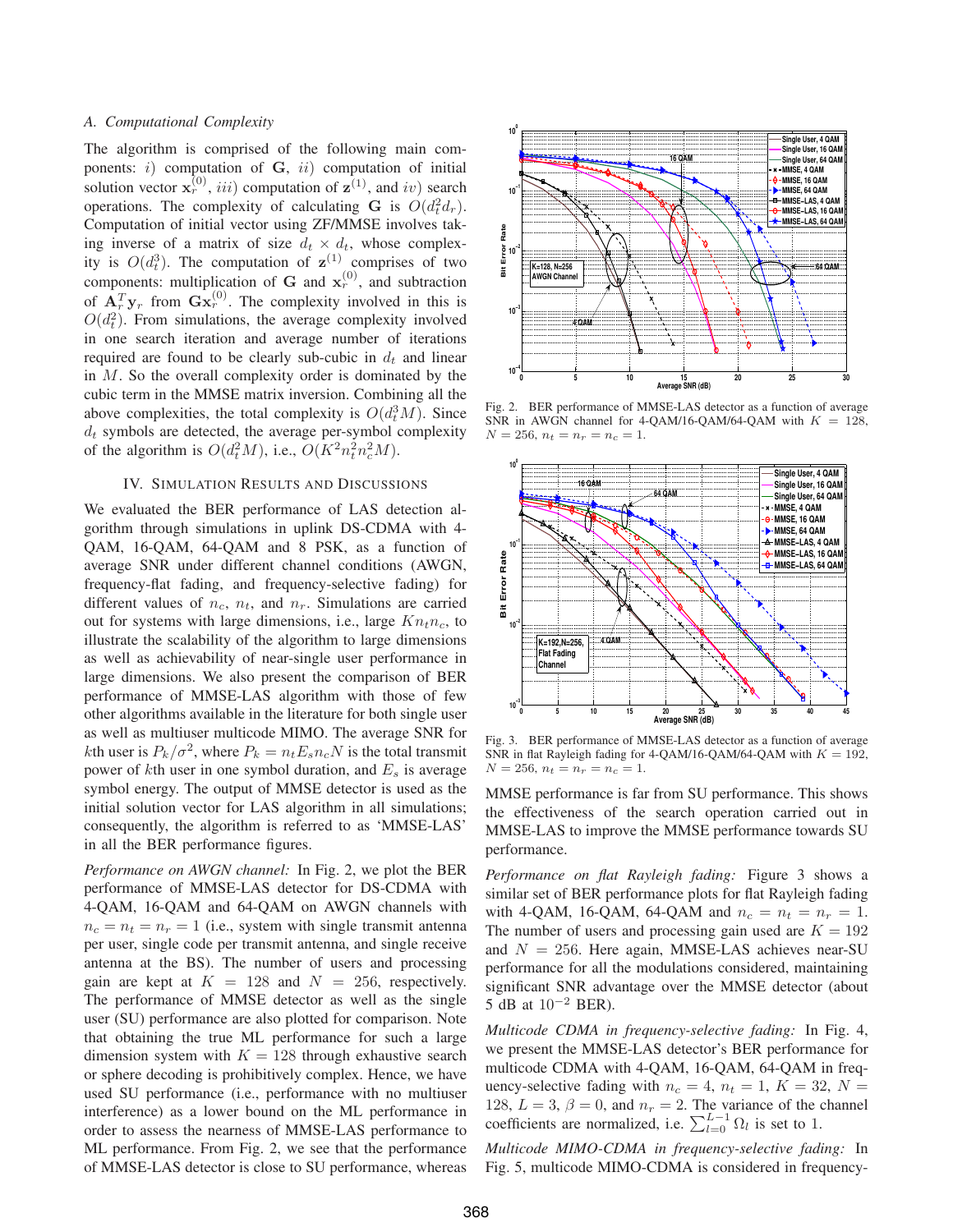

Fig. 4. BER performance of MMSE-LAS detector as a function of average SNR for multicode CDMA in frequency-selective fading with  $n_c = 4$ ,  $n_t = 1, n_r = 2, K = 32, N = 128, L = 3$ . Uniform power delay profile.



Fig. 5. BER performance of MMSE-LAS detector as a function of average SNR for multicode MIMO-CDMA in frequency-selective fading with  $n_c$  = 2,  $n_t = n_r = 2$ ,  $K = 64$ ,  $N = 256$ ,  $L = 3$ . Uniform power delay profile.

selective fading with  $n_c = 2$ ,  $n_t = 2$ ,  $K = 64$ ,  $N = 256$ ,  $L = 3$ ,  $\beta = 0$ ,  $n_r = 2$ . BER plots are shown for 4-QAM, 16-QAM and 64-QAM. In multicode CDMA (Fig. 4) and multicode MIMO-CDMA (Fig. 5), MMSE-LAS outperforms MMSE detector, and performs close to SU performance.

*Comparison with other IC detectors:* Figure 6 compares the BER performance of MMSE-LAS detector for single user multicode MIMO with those of the multi-stage SIC receiver proposed in [24], and the group detector proposed in [18]. The number of antennas both at transmitter and receiver side is kept at  $n_t = n_r = 4$ . The other simulation parameters are taken as in [24], i.e.,  $N = 32$ ,  $L = 3$ ,  $n_c = 8$ ,  $\beta = 0.5$  and 4-QAM. It can be seen that at  $10^{-4}$  BER, MMSE-LAS BER curve is better than the group detector [18] by about 3 dB. The SIC in [24] exhibits error floors. [24] also proposed a transmit power allocation scheme to better the performance of the SIC. But power allocation requires feedback from receiver and also results in additional processing overhead at the transmitter. The performance achieved by 2-stage SIC with power allocation scheme in [24] could not better the



Fig. 6. Comparison of MMSE-LAS detector performance with the performance of interference canceler in [27] and group detector in [21] for 4-QAM in single user multicode MIMO with  $n_c = 8$ ,  $n_t = 4$ ,  $n_r = 4$ ,  $K = 1, N = 32, L = 3, \beta = 0.5.$ 



Fig. 7. Comparison of MMSE-LAS detector performance with the performance of the IC in [28] for 4-QAM in multicode MIMO-CDMA with  $n_c = 8, n_t = 2, n_r = 4, K = 2, N = 32, L = 3, \beta = 0.5.$ 

performance of the group detector in [18], whereas MMSE-LAS outperforms even the group detector.

Figure 7 presents the comparison of MMSE-LAS BER performance as a function of average SNR for multiuser multicode MIMO with that of the IC detector proposed in [25]. The simulation parameters, considered as in [25], are  $N = 32, n_c = 2, K = 2, n_t = 2, n_r = 4, n_c = 8,$  $L = 3$ ,  $\beta = 0.5$ . At  $10^{-3}$  BER MMSE-LAS is nearly 10 dB better than the IC algorithm presented in [25]. The IC receiver in [25] suffers from error floor while MMSE-LAS does not. It is to be noted that [18], [24] and [25] divide the data streams into multiple segments and formulates detection problem individually for each group treating other segments' contribution to received signal power as noise. Whereas we have formulated the problem at the chip matched filter output as joint detection problem over all the data streams. This results in the improved performance observed in Figs. 6, 7.

*BER Performance for* M*-PSK:* Finally, in Fig. 8, we present the MMSE-LAS detector's BER performance for 8-PSK with